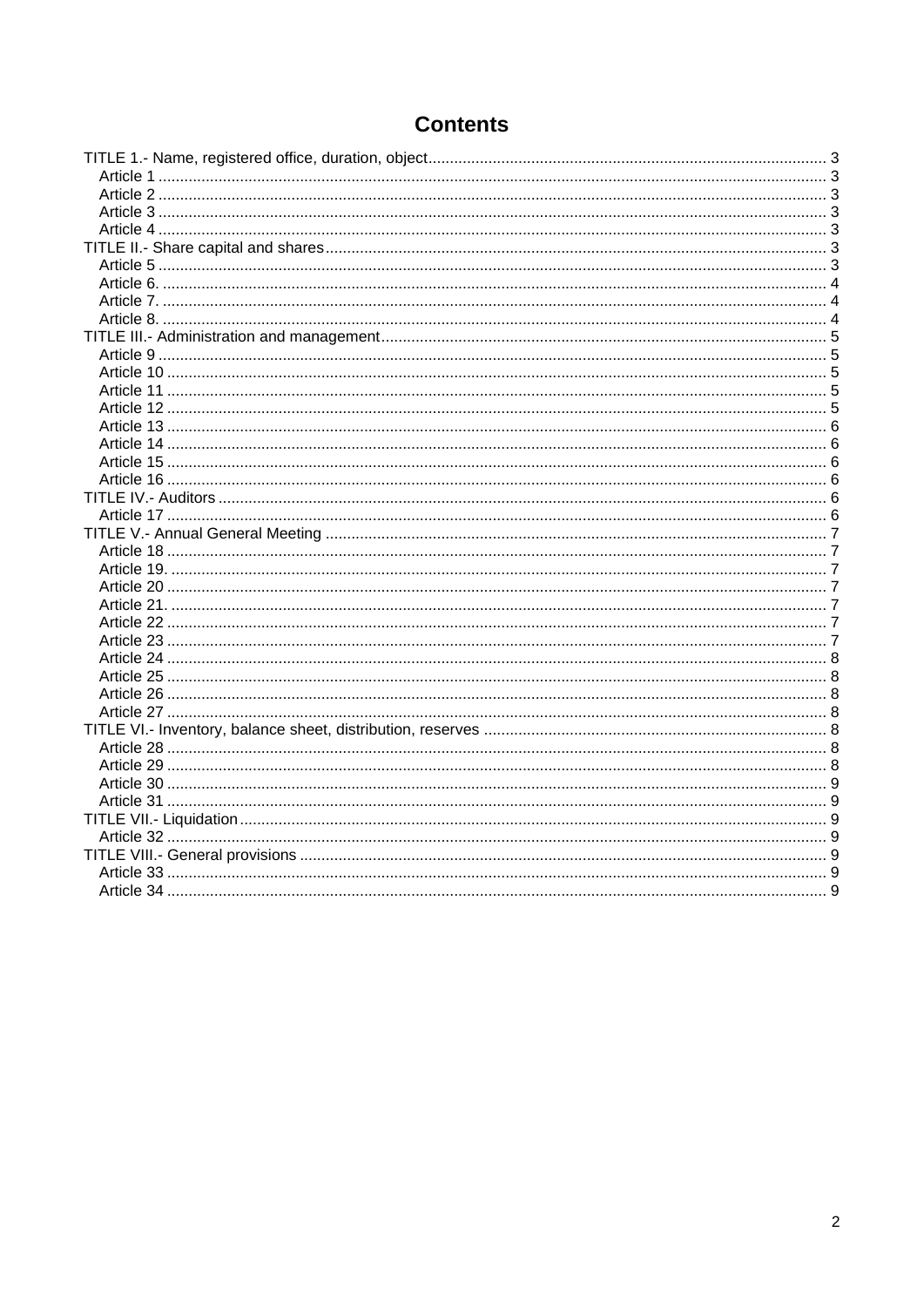# **TITLE 1.- Name, registered office, duration, object**

# **Article 1**

<span id="page-2-1"></span><span id="page-2-0"></span>The Company is a limited liability company under Luxembourg law; its corporate name is **"Banque Internationale à Luxembourg"** or **"BIL"** in abbreviated form.

# **Article 2**

<span id="page-2-2"></span>The registered office of the Company is in Luxembourg.

# **Article 3**

<span id="page-2-3"></span>The duration of the Company is unlimited.

# **Article 4**

<span id="page-2-4"></span>The object of the Company is to carry out all business relating to banks or credit institutions and, in particular, to accept from the public or any other persons or institutions, deposits or other repayable funds and to grant credits for its own account as well as to carry out all business reserved for investment companies and other professionals in the financial sector and all financial, administrative, management or advisory operations that are linked, directly or indirectly, to such business.

The Company's object is further to conduct all insurance brokerage business and the Company may, in particular, act as intermediary between insurance policyholders and insurance companies authorised in Luxembourg or abroad, as well as engage in the provision of any financial operations, administrative, management or advisory services which are directly or indirectly related to such business.

The object of the Company is further to conduct any IT systems operator and financial sector communication networks activities as well as any financial sector administrative agent business.

The Company may set up branch offices in the Grand Duchy of Luxembourg or abroad.

It may create subsidiary companies and take up participations in companies or partnerships, whether in the financial sector or not and more generally engage in all business relating to moveable and immovable assets, for its own account or for a third party, that are necessary or useful for the realisation of its object.

# **TITLE II.- Share capital and shares**

# **Article 5**

<span id="page-2-6"></span><span id="page-2-5"></span>The share capital is fixed at one hundred and forty-six million one hundred and eight thousand two hundred and seventy euros (EUR 146,108,270); it is represented by two million eighty-seven thousand two hundred and sixty-one (2,087,261) fully paid-up shares of no par value.

The share capital may be increased by a resolution passed by a General Meeting conducted in accordance with due legal form.

Furthermore, by application of the relevant article of the amended law of 10 August 1915 on commercial companies, the Board of Directors is authorised, during a period expiring on 24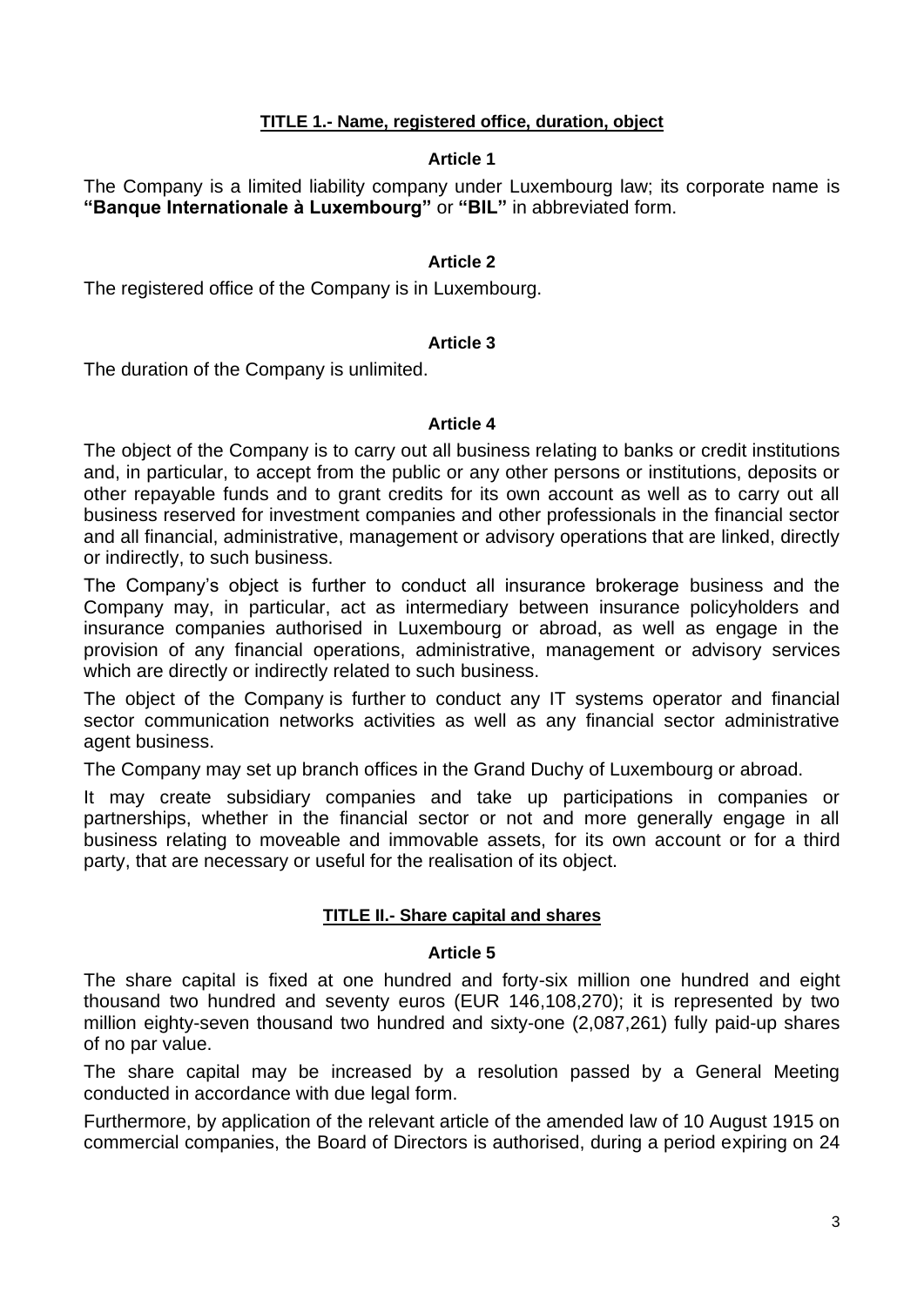April 2024, notwithstanding any possible extensions, to increase the share capital by up to 351,000,000 euros.

Increases in capital decided by the Annual General Meeting or by the Board of Directors with the authorisation of the Annual General Meeting are to be realised and paid up on one or on several occasions in a manner to be determined by the Board of Directors, including capitalisation out of reserves or profits brought forward with or without the issue of new shares, or through the issue of subordinated or non-subordinated bonds convertible into shares or carrying subscription rights for such shares and for which conversion or the exercise of rights will follow. The Board of Directors shall fix the subscription price with or without a premium, the date on which the new shares or convertible bonds enter into possession, the maturity, redemption, interest and conversion rates of the bonds as well as any other terms and conditions of issue, subscription and paying up regarding which the Board of Directors may refer to the eventuality provided for under the relevant article of the amended Law of 10 August 1915 on commercial companies; the Board of Directors may delegate any natural or legal person, duly authorised, to organise the market in subscription rights; to collect subscriptions or conversions; to receive payment for the price of the shares or bonds and to cause the realised increases in capital as well as the corresponding amendments to these articles of association to be recorded by notarial deed.

Within the limits of the share capital and for the period expiring on 24 April 2024, the Board of Directors is authorised to cancel or limit the preferential subscription rights of existing shareholders in respect of all or part of the shares or convertible bonds which it shall decide to issue.

# **Article 6.**

<span id="page-3-0"></span>All shares are registered shares.

Shares may be issued, at the owner's discretion, in whole single units or as certificates representing a multiple of shares.

The Company recognises only one owner for each share with regard to the exercise of the rights granted to shareholders. Where a share is owned by more persons, or where the share ownership comprises bare ownership and usufruct rights, the Company may suspend the exercise of the rights inherent in the share until a single person has been designated to exercise on his/her own all said rights with regard to the Company.

# **Article 7.**

<span id="page-3-1"></span>A register of the registered shares shall be held at the Company's registered office.

# **Article 8.**

<span id="page-3-2"></span>The shares are numbered.

The registration certificates issued by the Company at the request of a person entered in the register shall be signed by two directors. One or both of these signatures may be handwritten or printed or affixed by means of a signature stamp. However, one of the signatures may be affixed by a person delegated for this purpose by the Board of Directors; in this case, it must be handwritten.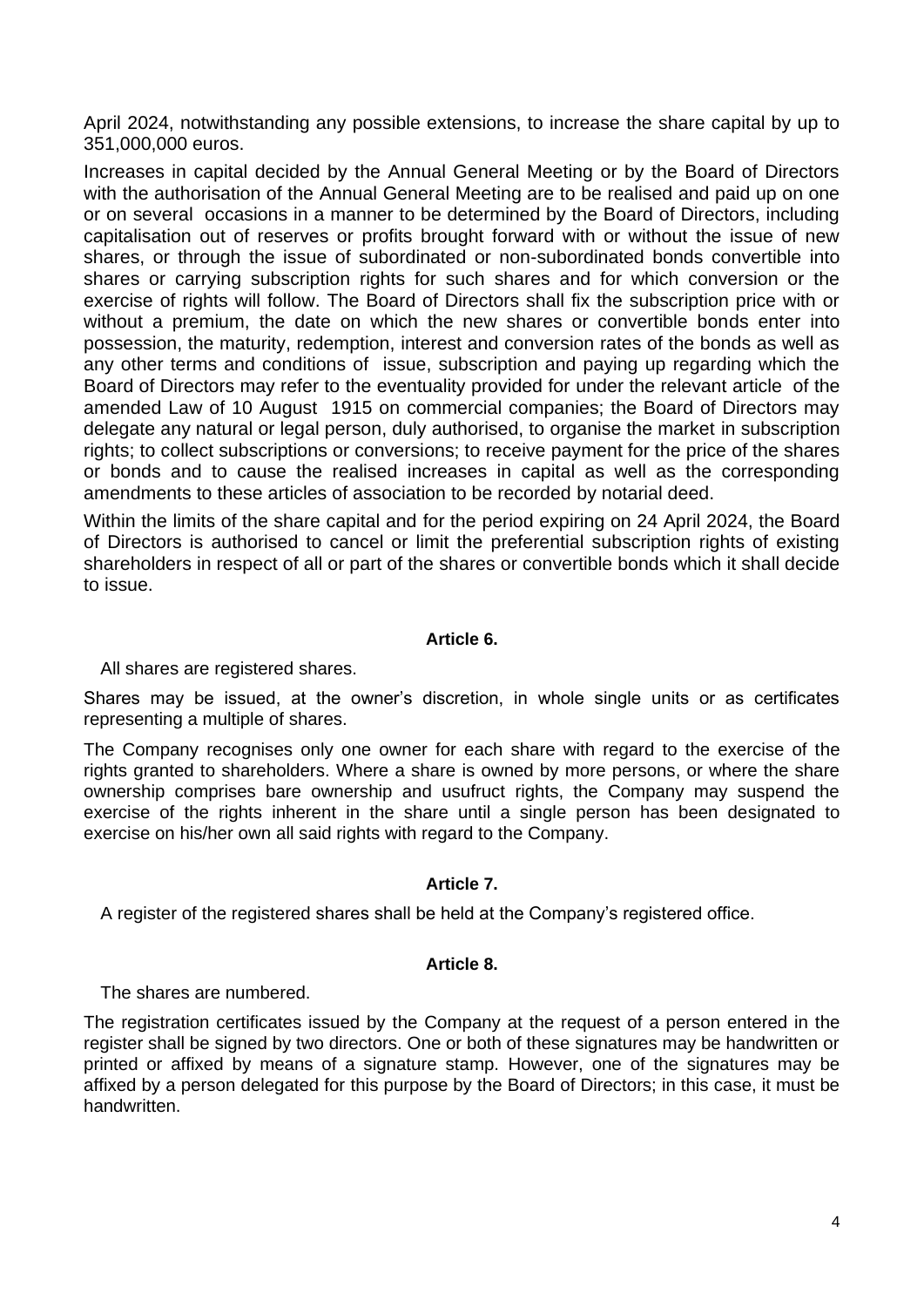# **TITLE III.- Administration and management**

# **Article 9**

<span id="page-4-1"></span><span id="page-4-0"></span>The administration of the Company shall be entrusted to a Board, appointed by the shareholder's Annual General Meeting and made up of at least nine members.

The Board of Directors will be supplemented by directors whose number and means of appointment are laid down by the legal provisions concerning the representation of salaried staff in limited liability companies.

# **Article 10**

<span id="page-4-2"></span>The directors shall be appointed for a maximum term of four years.

In the case where a Director appointed by the Annual General Meeting vacates his/her post, the remaining directors shall be entitled to appoint a Director to fill the post temporarily. In this case, the Annual General Meeting shall, at its first subsequent meeting, proceed to fill the post definitively. The Director thus appointed shall complete the term of the Director he/she replaces.

The mandate of any Director is renewable.

# **Article 11**

<span id="page-4-3"></span>Following the Annual General Meeting or at any other moment in the case where one of these posts is vacated, the Board shall elect a chairman from among its members and, where appropriate, one or two vice-chairmen.

# **Article 12**

<span id="page-4-4"></span>The Board of Directors shall meet as often as the interests of the Company require, upon a convening notice issued by the chairman or a vice-chairman at least five days in advance indicating the items on the agenda.

In the event of the absence of the chairman, and of one or both vice-chairmen, if appointed, the meetings of the Board of Directors shall be chaired by a Director appointed by absolute majority by the members present or their proxies.

The Board of Directors may not pass any resolutions or take any decisions unless at least half of its members are present or represented.

Any Director may give written proxy to be attached to the minutes to one of his/her colleagues on the Board to vote for and on his/her behalf at a Board meeting on any of the items on the agenda.

Members of the Management Board may, on the request of the chairman, attend meetings of the Board of Directors with the right of discussion only.

Any resolution of the Board shall be passed by absolute majority vote. Nonetheless, in case the vote is equal, the chairman of the meeting shall have the casting vote.

The Board of Directors may also take decisions by circular means. Any such decision must be approved by all the directors by means of one or more written documents, which together constitute the minutes evidencing this decision.

Meetings may also be held via teleconference or videoconference. In this case, the meeting of the Board of Directors shall be considered as having been held at the Company's head office.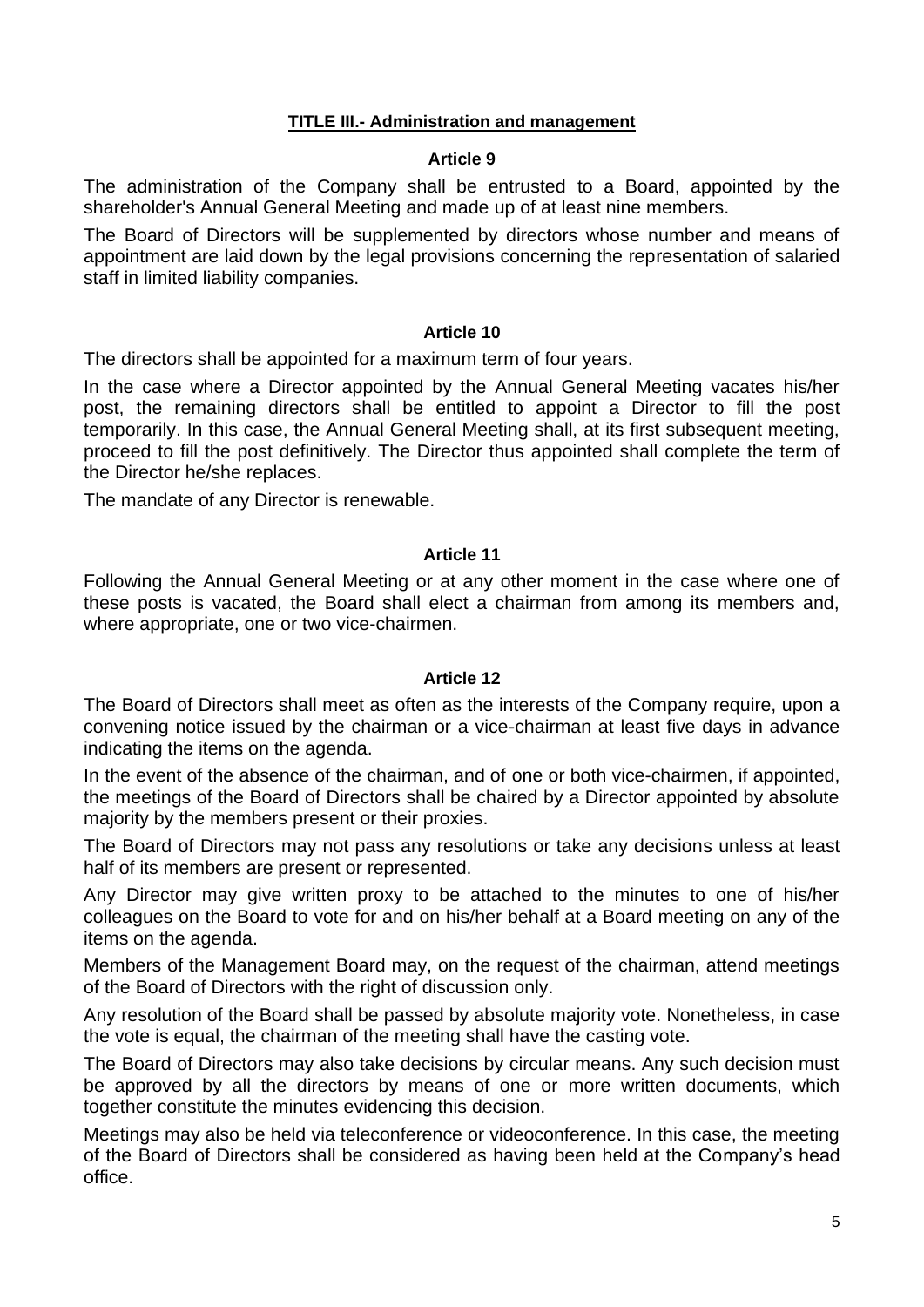# **Article 13**

<span id="page-5-0"></span>All resolutions shall be recorded in the minutes, which shall be signed by the directors who attended the meeting and kept at the registered office.

Copies and extracts shall be certified in accordance with Article 16, paragraph 1.

# **Article 14**

<span id="page-5-1"></span>The members of the Board of Directors will be remunerated by an amount to be fixed by the Annual General Meeting.

# **Article 15**

<span id="page-5-2"></span>The Board of Directors has powers to do everything which is either necessary or useful for achieving the object of the Company, with the exception of those things which, according to the law or the Articles of Association, are the preserve of the Annual General Meeting.

The Board of Directors may delegate daily management of the Company either to one or several of its members who will have the title Chief Executive Officer (CEO), or to a Management Board with at least five members and including the Chief Executive Officer/s, or to other Company employees.

The Board of Directors will nominate the chairman, one or several vice-chairmen where appropriate, and the members of the Management Board, and it will define their duties and monitor their administration. The Management Board, on the other hand, will be responsible for nominating employees to exercise functions in all other areas of the Company, and for giving titles and signatory rights to these employees, all of this being done in accordance with the principles decided upon by the Board of Directors.

# **Article 16**

<span id="page-5-3"></span>All acts validly committing the Company must bear two signatures (from any of the following: chairman or vice-chairman/men of the Board of Directors, or the CEO/s, or members of the Management Board, or other employees of the Company with signatory rights in accordance with article 15), these names being duly published as stipulated by law.

Those persons who commit the Company or sign for the Company for whatever reason do not have to justify a prior decision of the Board of Directors to a third party.

# **TITLE IV.- Auditors**

# **Article 17**

<span id="page-5-5"></span><span id="page-5-4"></span>In accordance with the legislation in force, the audit of the annual accounts is entrusted to one or more auditors appointed by the Board of Directors.

The auditors may be appointed for a fixed term or for an unspecified term; in the latter case their mandate shall be renewable from year to year by tacit agreement.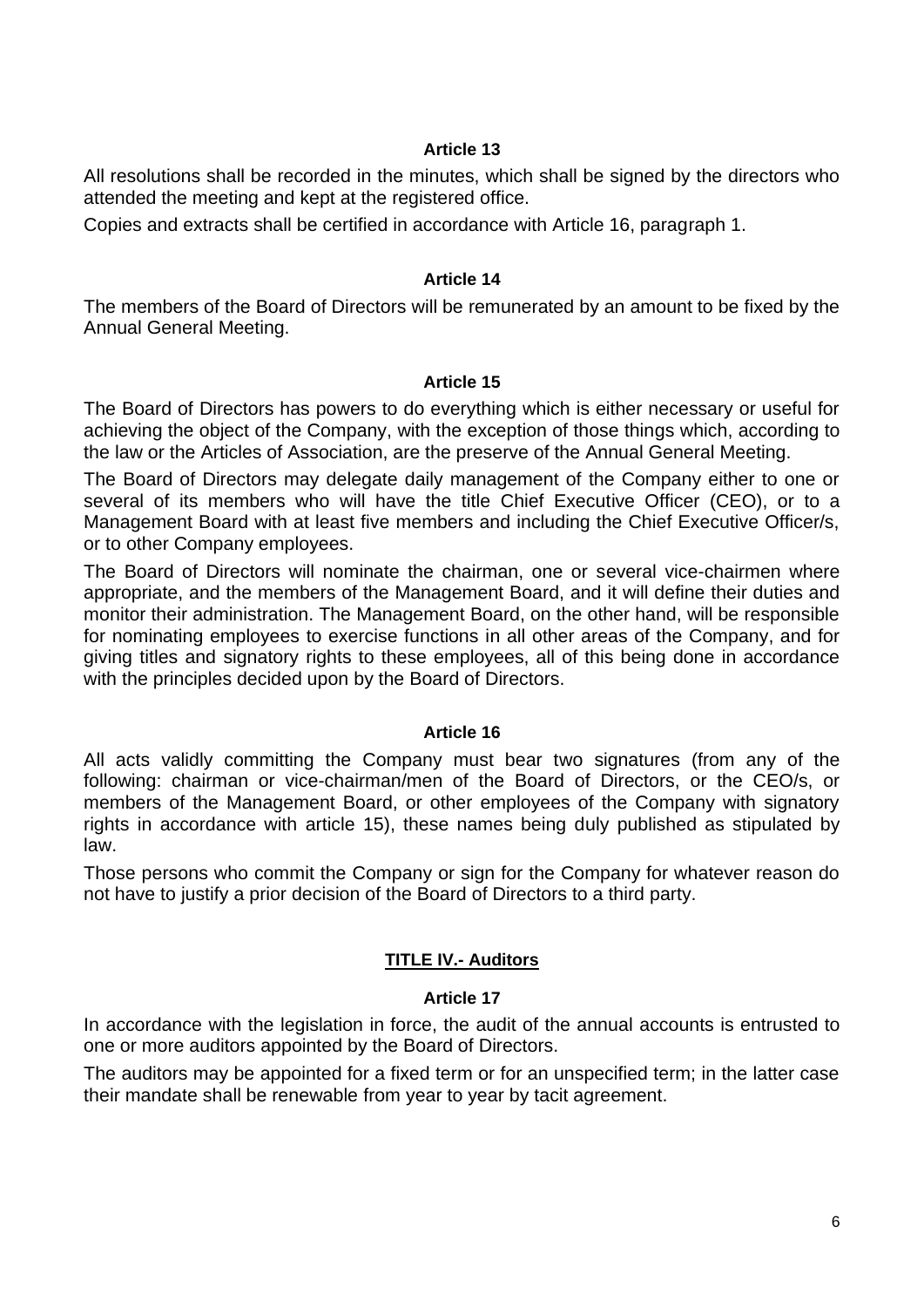# **TITLE V.- Annual General Meeting**

#### **Article 18**

<span id="page-6-1"></span><span id="page-6-0"></span>The Annual General Meeting shall be held in accordance with the law of 10 August 1915 on commercial companies, as amended, within six (6) months of the end of the previous financial year at the Company's registered office or at any other location in the city of Luxembourg as decided by the Board of Directors and indicated in the convening notice.

At such a meeting the Board of Directors shall submit a management report on the Company's activities in the previous financial year, together with the balance sheet and profit and loss account.

The same meeting shall proceed to appoint the directors and, where necessary, their replacements, without prejudice to the legal provisions on the representation of salaried staff.

Other General Meetings may be convened by the Board of Directors; they must be convened on the request of shareholders representing one tenth of the share capital.

# **Article 19.**

<span id="page-6-2"></span>All shareholders who have been entered in the register of shares for at least five clear days before the date of the meeting shall be admitted to the general meeting without any other formality.

#### **Article 20**

<span id="page-6-3"></span>Any shareholder may arrange to be represented at the Annual General Meeting by a proxy.

The assignments of power of attorney must be deposited at the registered office or at one of the branches within the Grand Duchy of Luxembourg at least two clear days prior to the date of the meeting.

Co-owners, usufructuaries and bare-owners, their secured creditors and pledgers respectively, must arrange to be represented by one and the same person.

# **Article 21.**

<span id="page-6-4"></span>The convening notices shall contain the agenda and shall be sent to shareholders by registered letter at least eight (8) days before the meeting.

# **Article 22**

<span id="page-6-5"></span>Unless otherwise required by law or by the articles, the Annual General Meeting shall be formally instituted no matter how many shares are represented and resolutions shall be passed by majority vote.

# **Article 23**

<span id="page-6-6"></span>Admission tickets issued for a first meeting shall be valid for subsequent meetings convened to discuss the same agenda.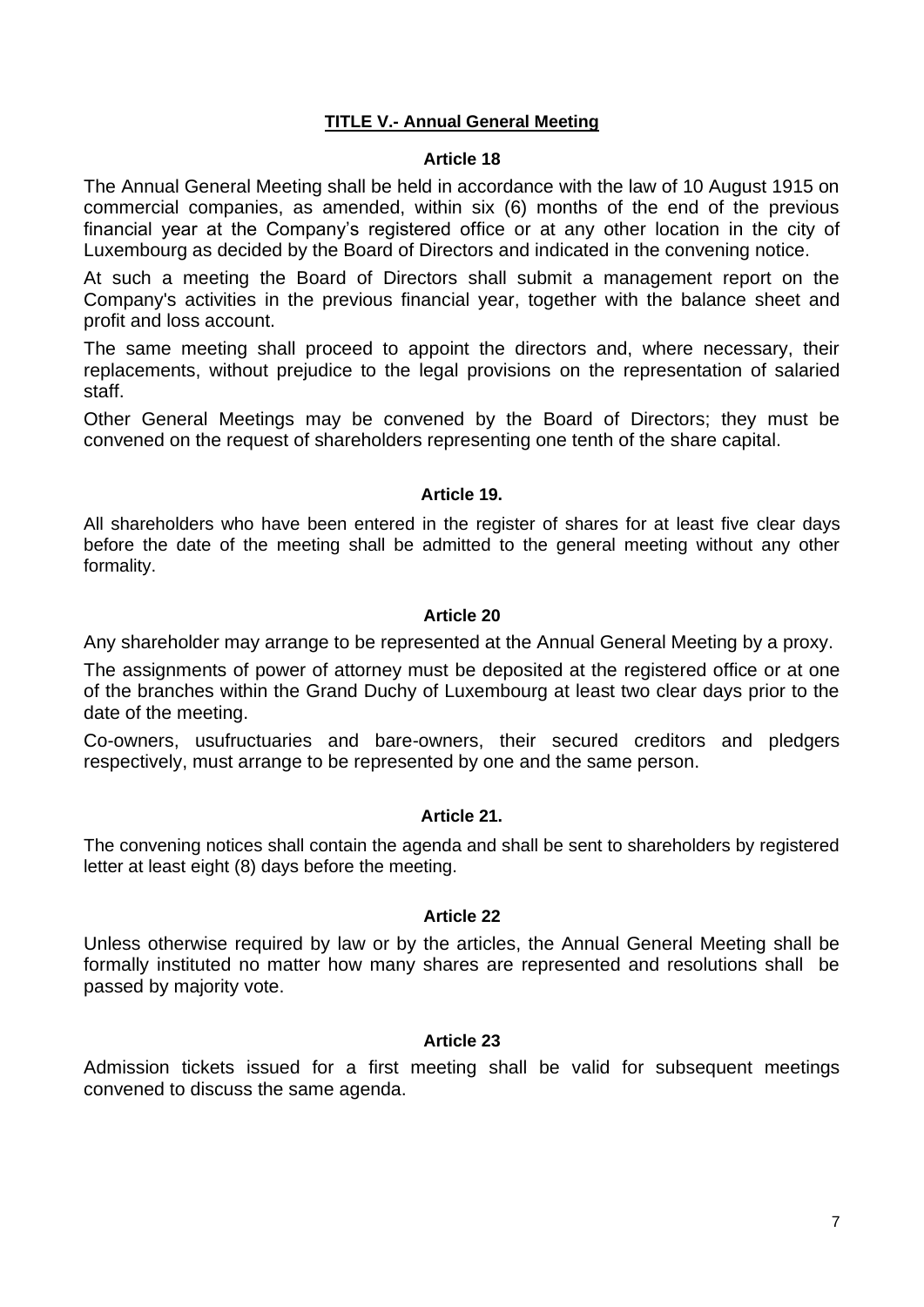## **Article 24**

<span id="page-7-0"></span>The Annual General Meeting may only pass resolutions on the items on the agenda. The resolutions shall be passed by a show of hands, unless a secret ballot is requested by one or several shareholders representing together at least 1% of the share capital.

## **Article 25**

<span id="page-7-1"></span>Every share gives the right to one vote at the Annual General Meetings, to the extent and under the conditions provided for by law.

#### **Article 26**

<span id="page-7-2"></span>The Annual General Meeting shall be presided over by the chairman of the Board of Directors or, in his absence, by a vice-chairman if there is one, or in his absence by a Director nominated by absolute majority by the members of the Board of Directors who are present or represented.

The chairman shall appoint one secretary and two scrutineers.

# **Article 27**

<span id="page-7-3"></span>The minutes of the meeting shall be signed by the chairman, the secretary, the scrutineers and the shareholders who so request.

Except in the case where resolutions of the Annual General Meeting have had to be authentically certified, proof thereof, as far as third parties are concerned, shall follow from copies of or extracts from the minutes certified according to article 16, paragraph 1.

# **TITLE VI.- Inventory, balance sheet, distribution, reserves**

# **Article 28**

<span id="page-7-5"></span><span id="page-7-4"></span>The financial year shall commence on the first of January and end on the thirty-first of December.

# **Article 29**

<span id="page-7-6"></span>At the end of each year the Board of Directors shall draw up an inventory of the Company's moveable and immovable assets, and of all its other assets and its liabilities, with an appendix containing a brief description of all its commitments as well as the debts of its Board members and Directors towards the Company.

The accounts of the Company shall be made up at the same time and the Board of Directors shall draw up the balance sheet and the profit and loss account.

Measures for the communication and inspection of these documents as provided for by law shall also be taken within the legal time limits.

The Annual General Meeting shall deliberate and resolve upon the adoption of the balance sheet and the profit and loss account; it shall also decide by special vote, after the balance sheet has been passed, on the discharge of the Board members.